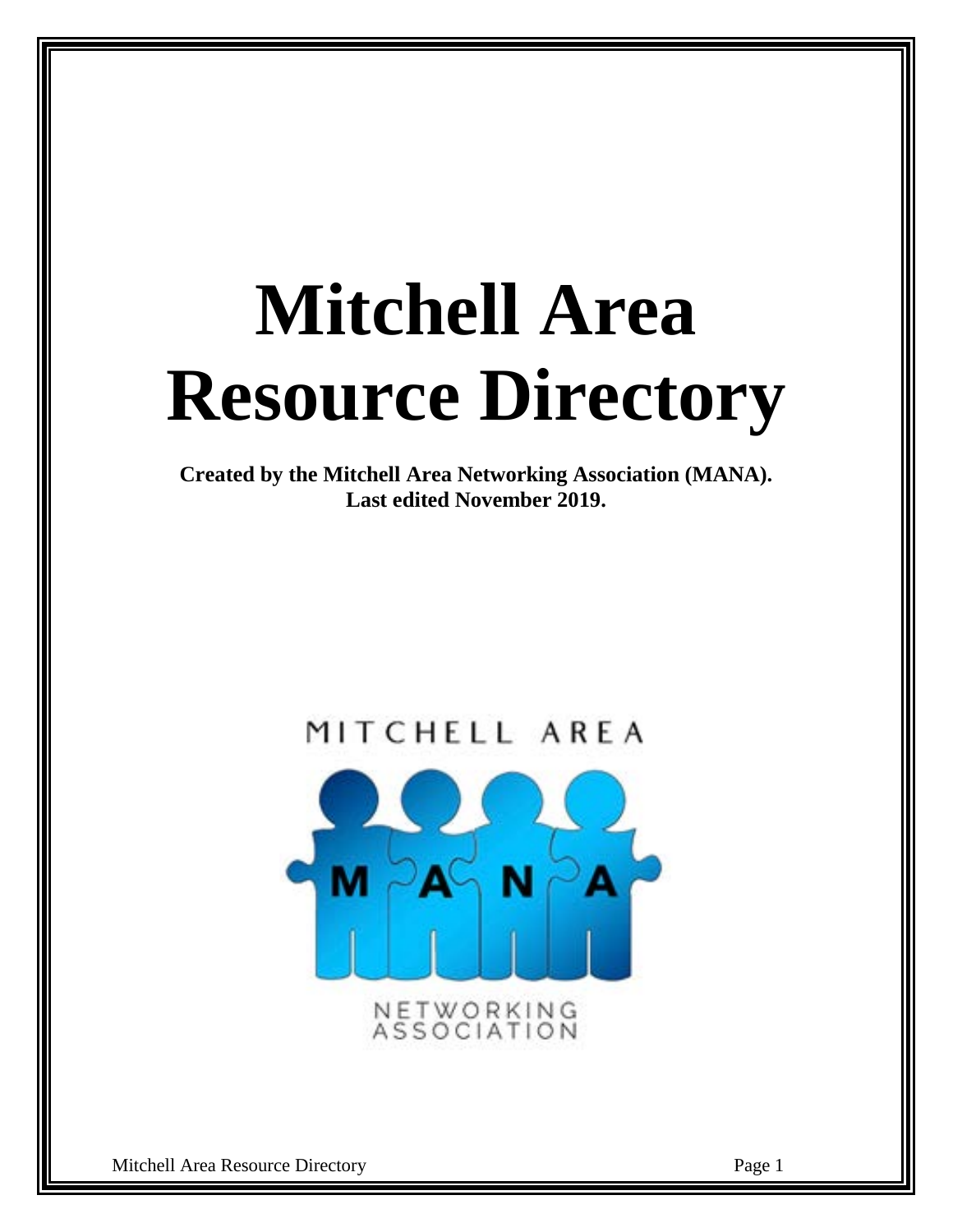# **Mitchell Area Resource Directory**

| <b>Emergency Services-</b>      | -page 3       |
|---------------------------------|---------------|
|                                 |               |
|                                 | -page 5       |
|                                 |               |
|                                 | --page 7      |
|                                 |               |
|                                 | -page $8-9$   |
|                                 |               |
|                                 | -page 9-10    |
|                                 | --page 11     |
|                                 | -page $11-12$ |
|                                 | -page $12$    |
| <b>Housing Assistance-</b>      | -page 12      |
| Government Offices-             | -page 13      |
|                                 | -page 13      |
| <b>Transportation Services-</b> | -page $13$    |

**Note: Every effort has been made to include correct and current information. However, the authors cannot accept any responsibility for the quality of services rendered. Inclusion of any organization or company does not constitute endorsement, nor does the absence of a potential resource imply a problem with that agency or program. It has simply been omitted unbeknownst to the authors. Use of this resource directory is strictly voluntary.**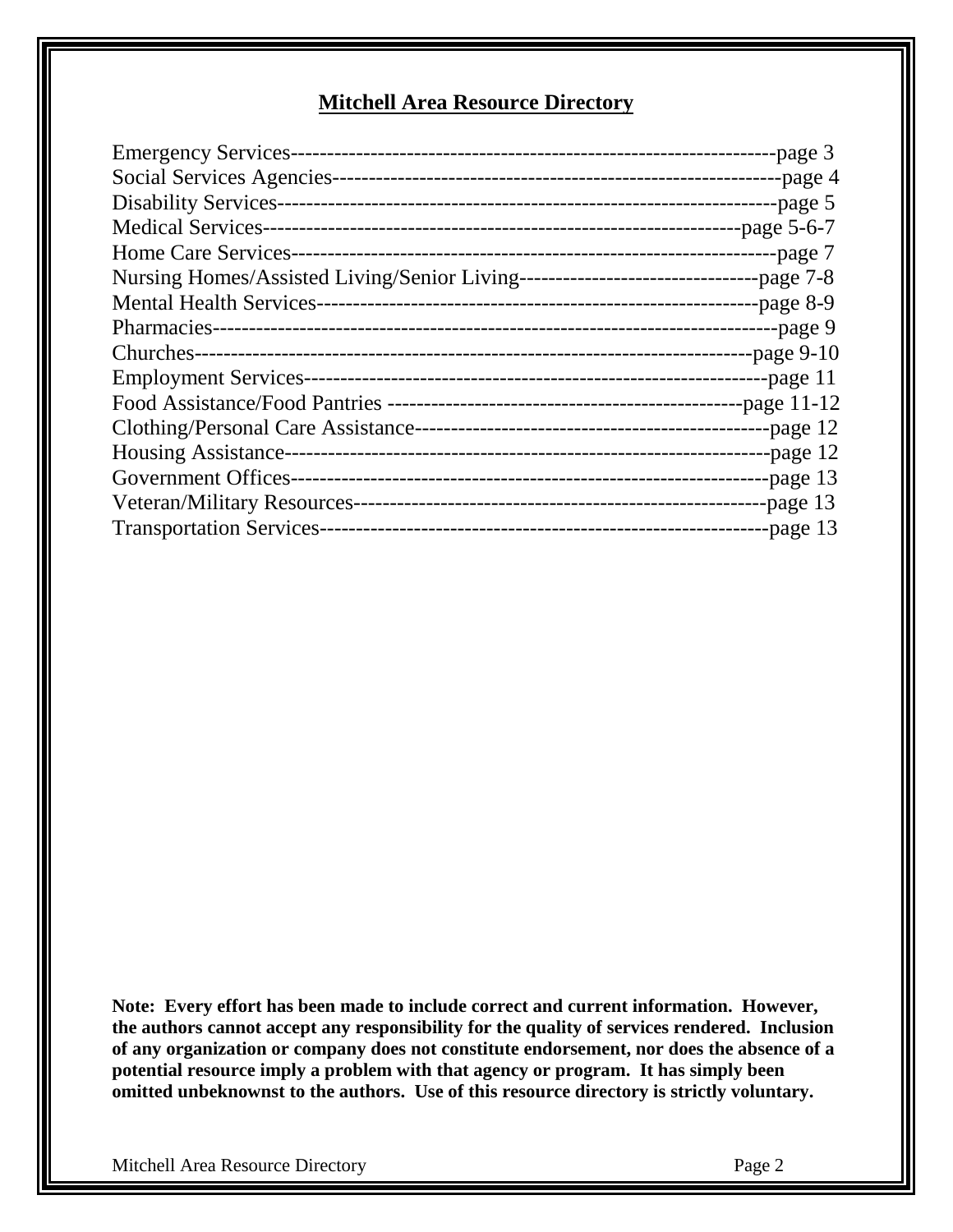# **Emergency Services**

#### **Mitchell Public Safety**

Mitchell Police Department, Mitchell Fire Department, and Mitchell Ambulance  $210 \text{ W } 1^{\text{st}}$  Avenue 605-995-8400

## **Davison County Sheriff Department** 1015 S Miller 605-995-8630

# **SD Highway Patrol**

1300 S Ohlman 605-353-7132 or 605-995-8145

# **Crime Stoppers**

201 W 1st 605-996-1700

# **Mitchell Area Safe House and Shelter**

1809 N Wisconsin 605-996-6622 Crisis Line 605-996-4440

# **Domestic Abuse Hotline**

800-430-7233

# **Veterans Administration/Suicide Prevention**

1-800-316-8387 ext 96515 \*Crisis Line 800-316-8387 ext 96850

# **Avera Queen of Peace Emergency Department**

525 Foster Street 605-995-2000

# **Child Protective Services Referral Line** 877-244-0864

**Adult Protective Services Referral Line** 855-315-1988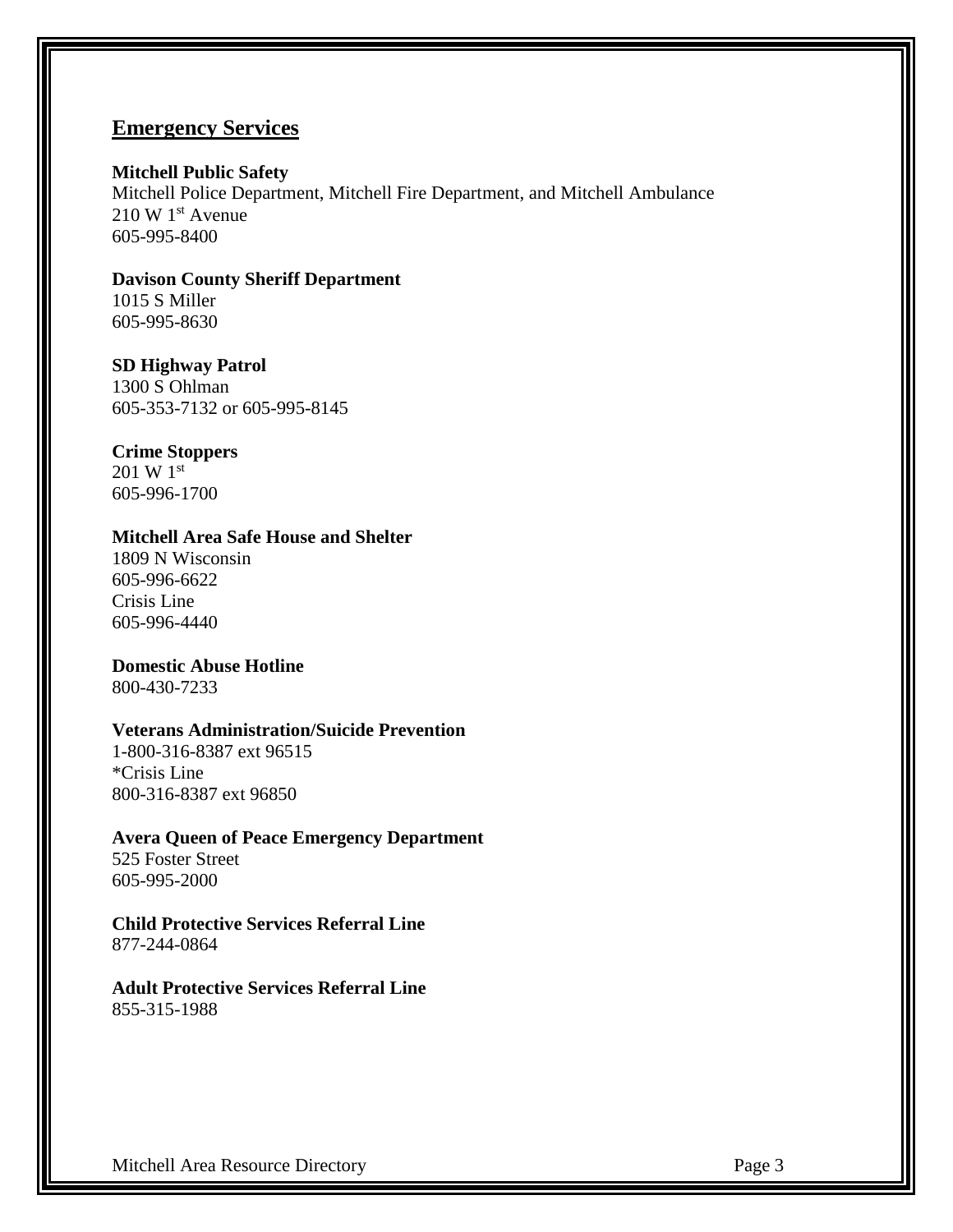# **Social Services Agencies**

#### **Department of Social Services**

Child Protective Services, Division of Child Support, Division of Economic Assistance, and Division of Childcare Services  $116 \mathrm{E} 11^{\mathrm{th}}$  Avenue 605-995-8000 or 800-231-8346

## **Department of Human Services**

Long Term Services and Supports Dakota @ Home Intake Line 833-663-9673 In home services for disabled and elderly individuals

#### **Davison County Welfare Office**

3200 W Havens 605-995-8611 Emergency rent/ utility help yearly, Gas/ bus voucher/ motel emergency help every 3 yrs, Davison Co RX card

#### **Department of Health**

Community Health Nurse 1420 N Main 605-995-8050 Immunizations, school screenings, Prenatal and Postpartum services, Breast feeding support, Family Planning, All Women Count, Women, Infant and Children program (Pregnant women and children to age 5)

#### **Veterans Services**

1420 N Main 605-995-8619

**Mitchell Lions Club** PO Box 575 605-996-7932 Offers financial assistance for eye glasses and hearing aids

**Money Matters** 605-996-8482 Representative payee services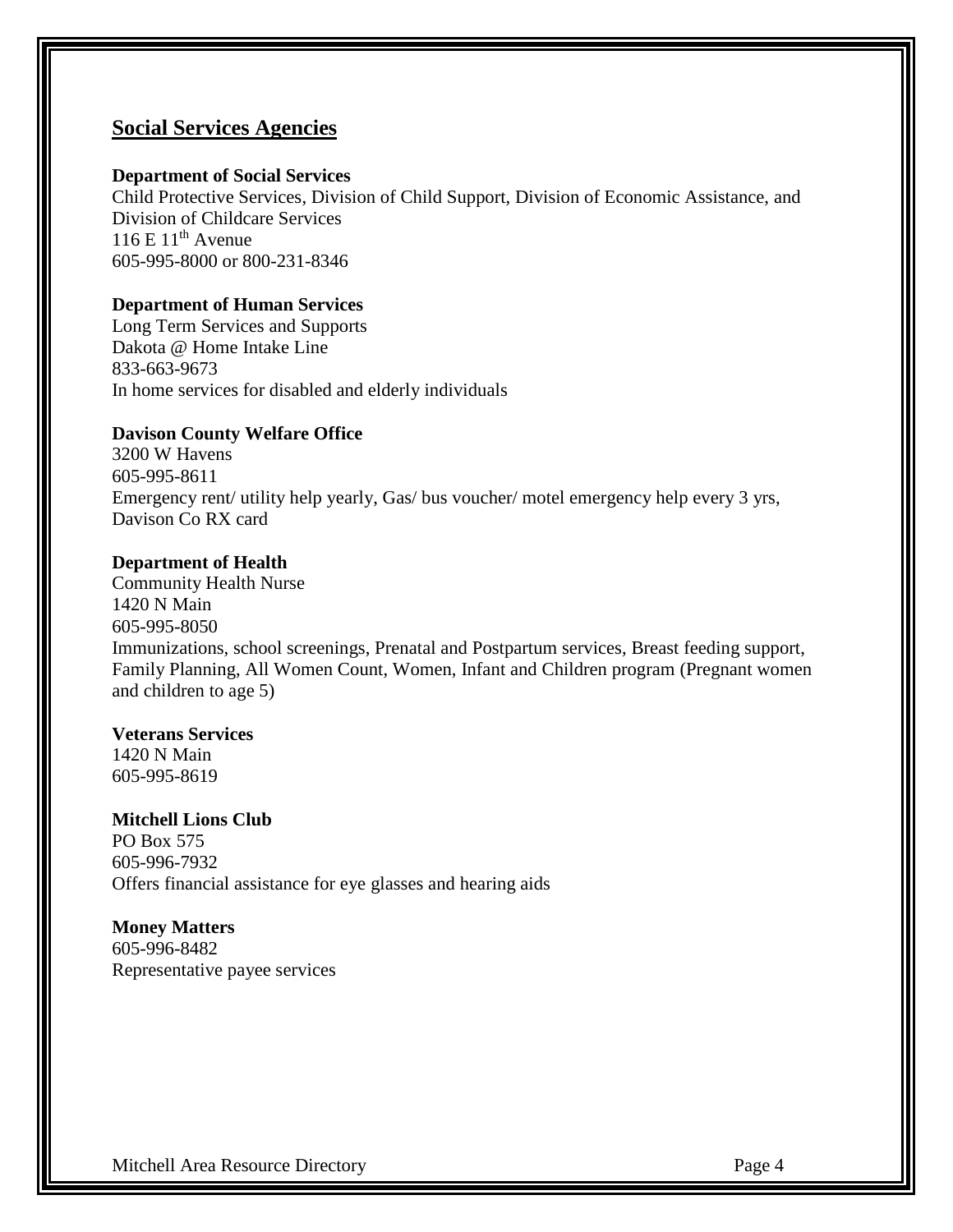# **Disability Services**

**Lifequest** 804 N Mentzer Street 605-996-2032

**Mitchell Family Support** 804 N Mentzer Street 605-996-5801

# **Independent Living Choices**

417 N Main, Suite 101 605-995-8141 Advocacy including applying for SSDI and SSI, independent living skills training, information and referral, peer support and peer support groups, assistive daily living services, community living services, Money Follows the Person (Moving people out of a nursing home), transition services for youth, home modifications and adaptive devices, telecommunication devices, such as emergency systems and other devices, and information on Americans with Disabilities Act.

#### **Department of Human Services Division of Rehabilitation Services**

1321 N Main 605-995-8072 Job placement assistance, training, coaching, and adaptive equipment for those eligible with disabilities.

# **Medical Services**

# **Avera Queen of Peace Hospital**

525 N Foster 605-995-2000

# **Urgent Care**

Avera Now 1900 Grassland Drive 605-995-7000

## **Avera Medical Group Family Health Center**

1900 Grassland Drive 605-995-7000 Family Medicine, Internal Medicine, Pediatrics, Urology, Surgery, Urgent Care, Dialysis, Orthopedics (weekends), Psychology, and Coordinated Care services

# **Mitchell Clinic Ltd**

818 W Havens 605-996-7526 Family Medicine

Mitchell Area Resource Directory **Page 5** and the state of the state of the state of the state of the state of the state of the state of the state of the state of the state of the state of the state of the state of the sta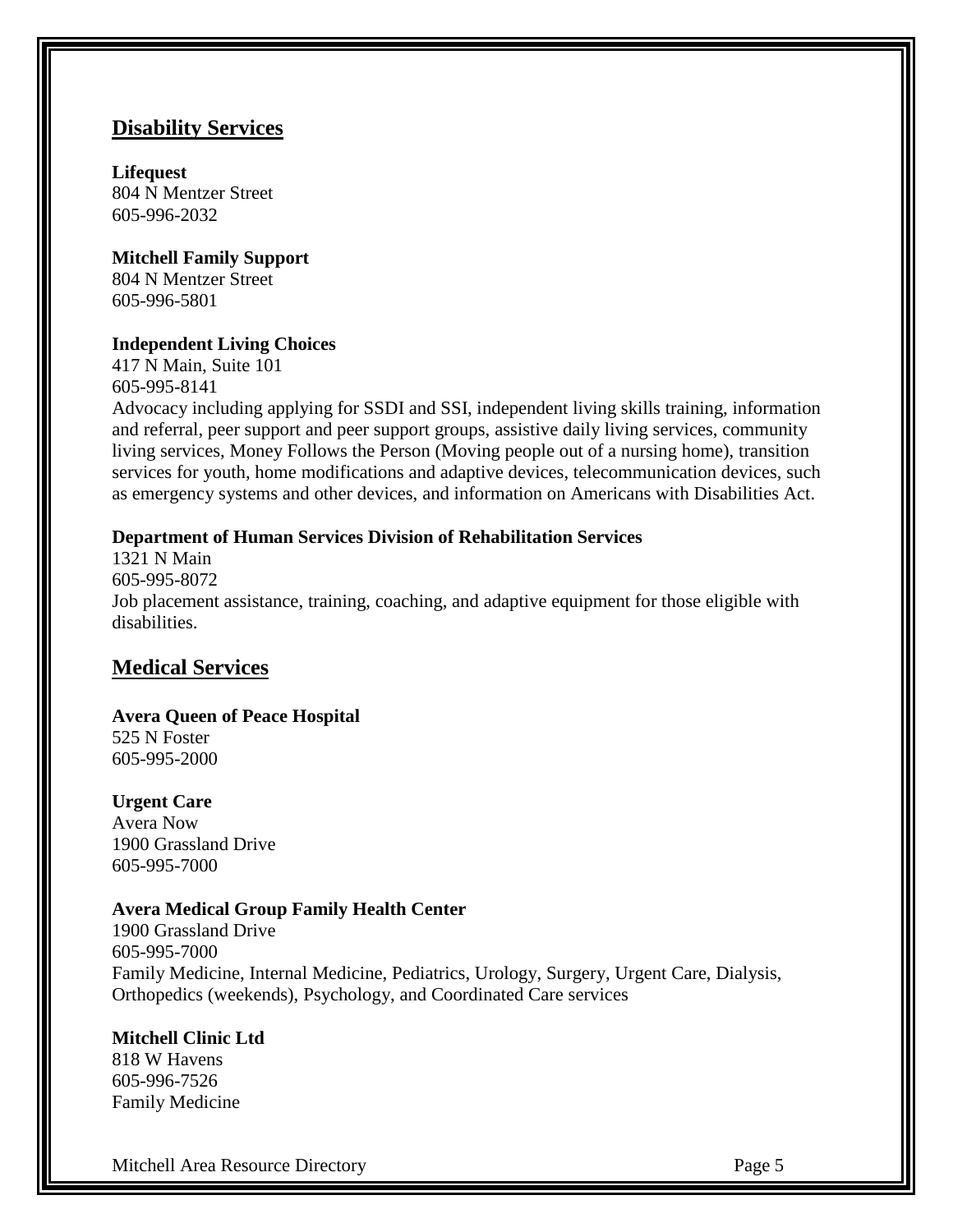**Prairie Family Healthcare**  $120 W 6<sup>th</sup> Ave$ 605-292-6262

# **Sanford Health Mitchell**

2100 Highland Way Suite K 605-996-0400 Family Medicine, Internal Medicine, Pediatrics, OB/GYN and outreach clinic

#### **Avera Orthopedics**

625 N Foster, Suite 200 605-996-3963

#### **Avera OB/GYN**

625 N Foster, Suite 107 605-995-6350

# **Dakota Women's Clinic**

625 N Foster, Suite 108 605-990-1995

**Graham Ear Nose and Throat** 625 N Foster 605-996-8386

### **Avera Home Medical**

905 E Spruce Street #101 605-996-1394

# **Davita Dialysis**

819 E Spruce Street 605-996-0097

#### **Integrated Therapy** 200 E Havens

605-995-6370

**Dakota Physical Therapy** 910 S Edgerton 605-996-4778

**University Physical Therapy** 2100 N Kimball 605-996-8712

#### **Avera Oncology and Hematology** 605 Foster Street

605-995-5756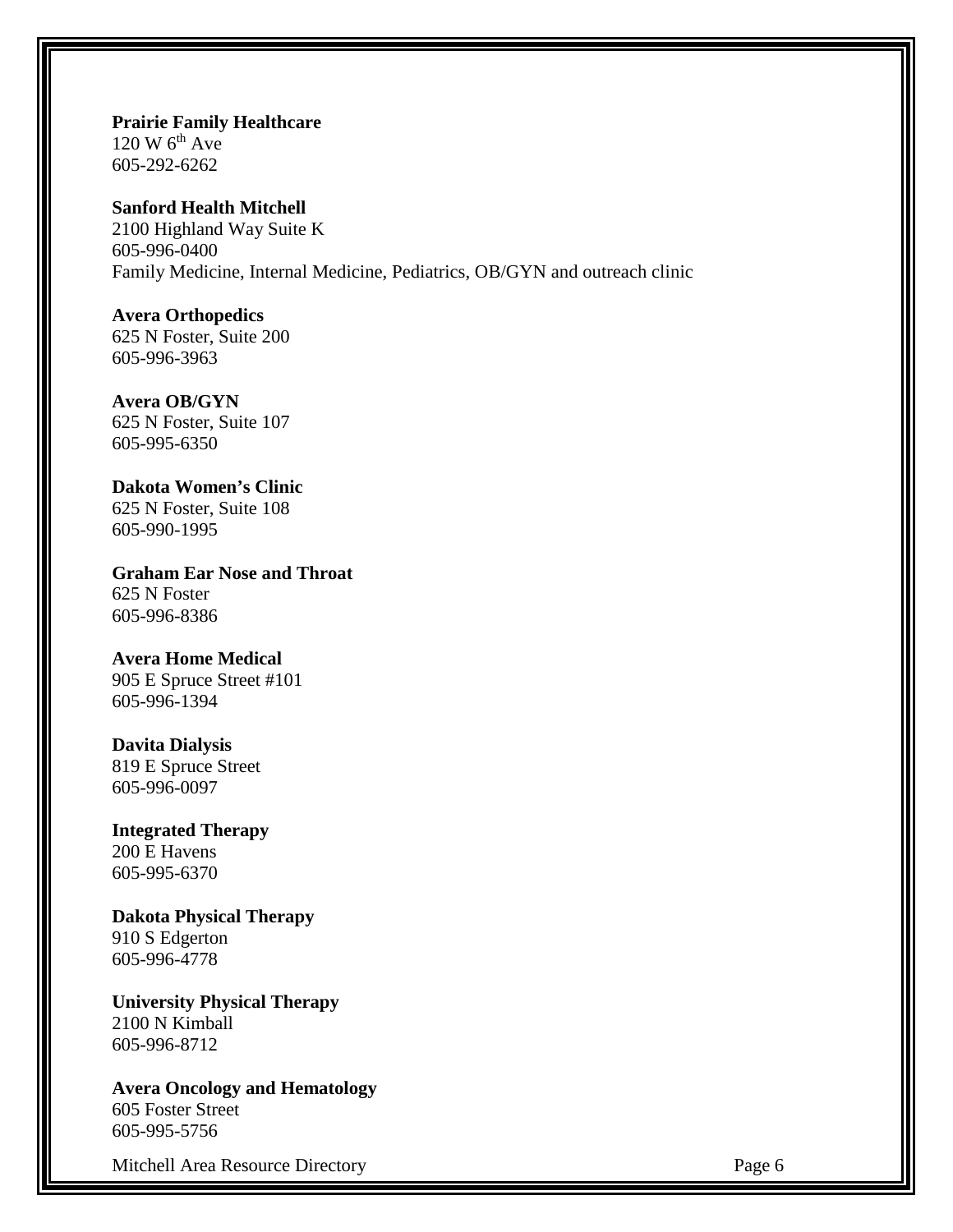**Toothology Inc.** Ph: 605-299-6484

# **Home Care Services**

# **Avera @ Home & Hospice**

525 N Foster 605-995-2268 Offers skilled nursing, physical therapy, speech therapy, occupational therapy, medical social worker, and home health aide

# **Dakota Physical Therapy Home Health Care**

910 S Edgerton 605-996-4778 Offers skilled nursing, physical therapy, occupational therapy, speech therapy and home health aide

# **Home Instead Senior Care**

 $200 E 5<sup>th</sup>$  Avenue, Suite 3 605-996-0503 Offers companionship care, personal care, meals and nutrition, transportation, household duties, respite care, hospice care support, and medication reminders up to 24 hours a day, 7 days a week

**Dakota @ Home** 833-663-9673

#### **Compassionate Care Hospice**

6009 W  $41<sup>st</sup>$  Street, Suite 4 Sioux Falls, SD 57106 605-338-2066 Covers 20 counties offering hospice services in the home, skilled nursing home, assisted living, and adjustment training centers

# **Nursing Homes/Assisted Living/Senior Living**

**Avera Brady Assisted Living**  1414 W Cedar Ave 605-996-7702

# **Avera Brady Health and Rehabilitation**

500 S. Ohlman St 605-996-7701

# **Countryside Living**

2100 N Wisconsin 605-996-1991

**Crystal Manor** 1001 S. Main 605-996-2102

**Firesteel Healthcare**  $1120 E 7<sup>th</sup> St$ 605-996-6526

**Edgewood Assisted Living** 501 E Spruce 605-996-2730

Mitchell Area Resource Directory **Page 7** and  $P$  and  $P$  and  $P$  and  $P$  are 7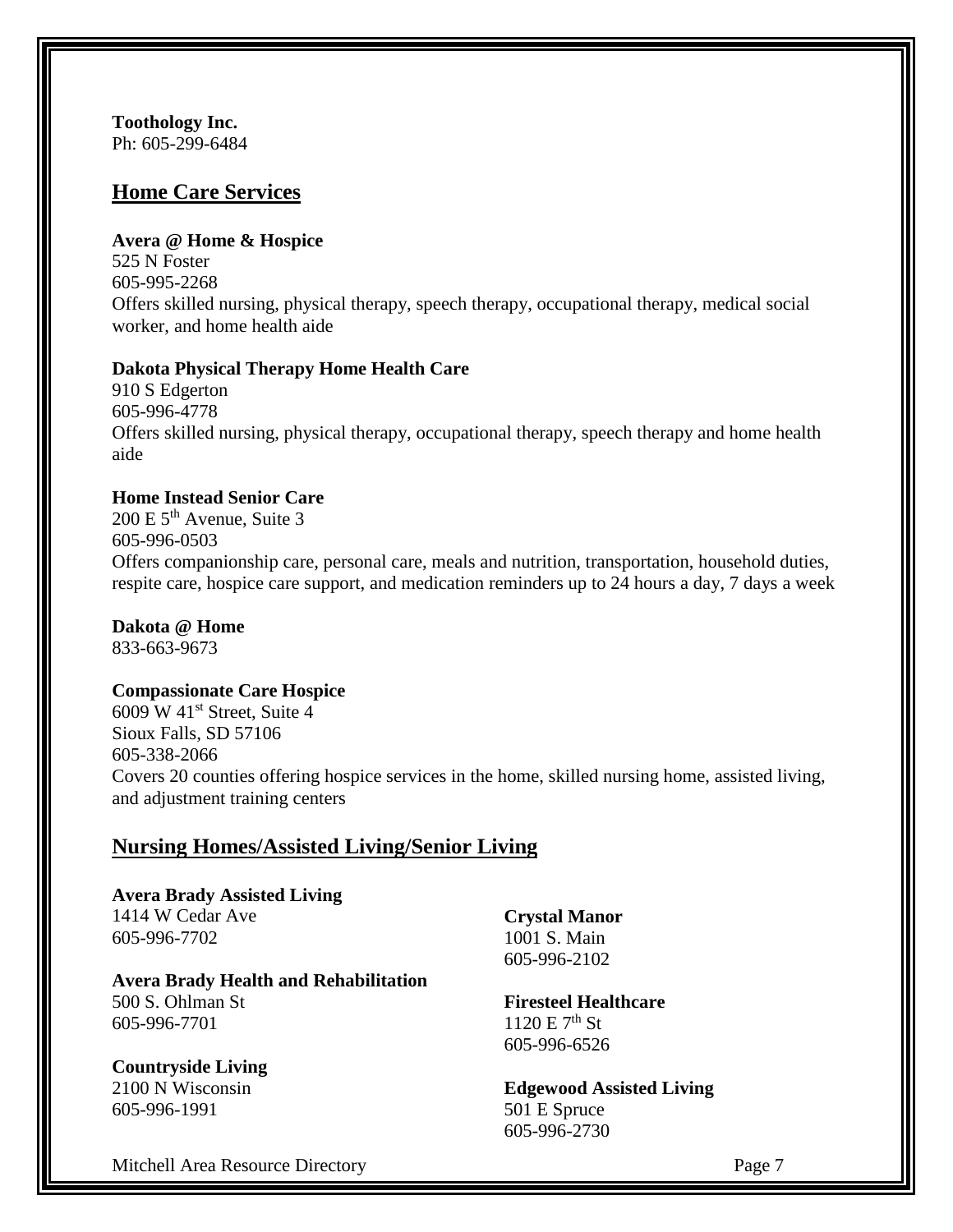**Edgewood Memory Care** 2101 N Wisconsin 605-996-2048

**Rosewood Court** 2101 N Sanborn Blvd 605-995-0359

# **Mental Health Services**

## **Dakota Counseling Institute**

910 W Havens 605-996-9686 Offers psychiatric services and case management services along with individual, family, and group counseling

# **Catholic Family Services**

 $1115 E 5^{th}$ 605-996-9033 or 1-888-496-2273

# **Lutheran Social Services**

411 N Duff St 1-800-568-2401 [www.lsssd.org](http://www.lsssd.org/)

# **Stepping Stones Rehabilitation Center**

901 S Miller 605-995-8180 Inpatient and outpatient chemical dependency and addiction counseling services

#### **Peace of Mind Counseling**

115 E Havens 605-996-6162 Linda Logan, Marilee Johnson-Geary, Molly McIntosh, and Linda Cimpl Offers individual and family mental health counseling

# **Abbott House**

909 Merill Street 605-996-2486 Residential treatment, therapeutic foster care, and independent living programming for girls between the age of 7 and 17

# **Four Connections Counseling**

Penny Virchow 520 N Lawler Street, Suite 300 605-996-4100

# **Avera Medical Group Psychology**

Dr. Matt Christiansen & Dr. Vanessa Ferguson 1900 Grassland Drive 605-995-7000 Psychological testing and mental health counseling

Mitchell Area Resource Directory **Page 8** and the state of the state and the state and the state and the state and the state and the state and the state and the state and the state and the state and the state and the state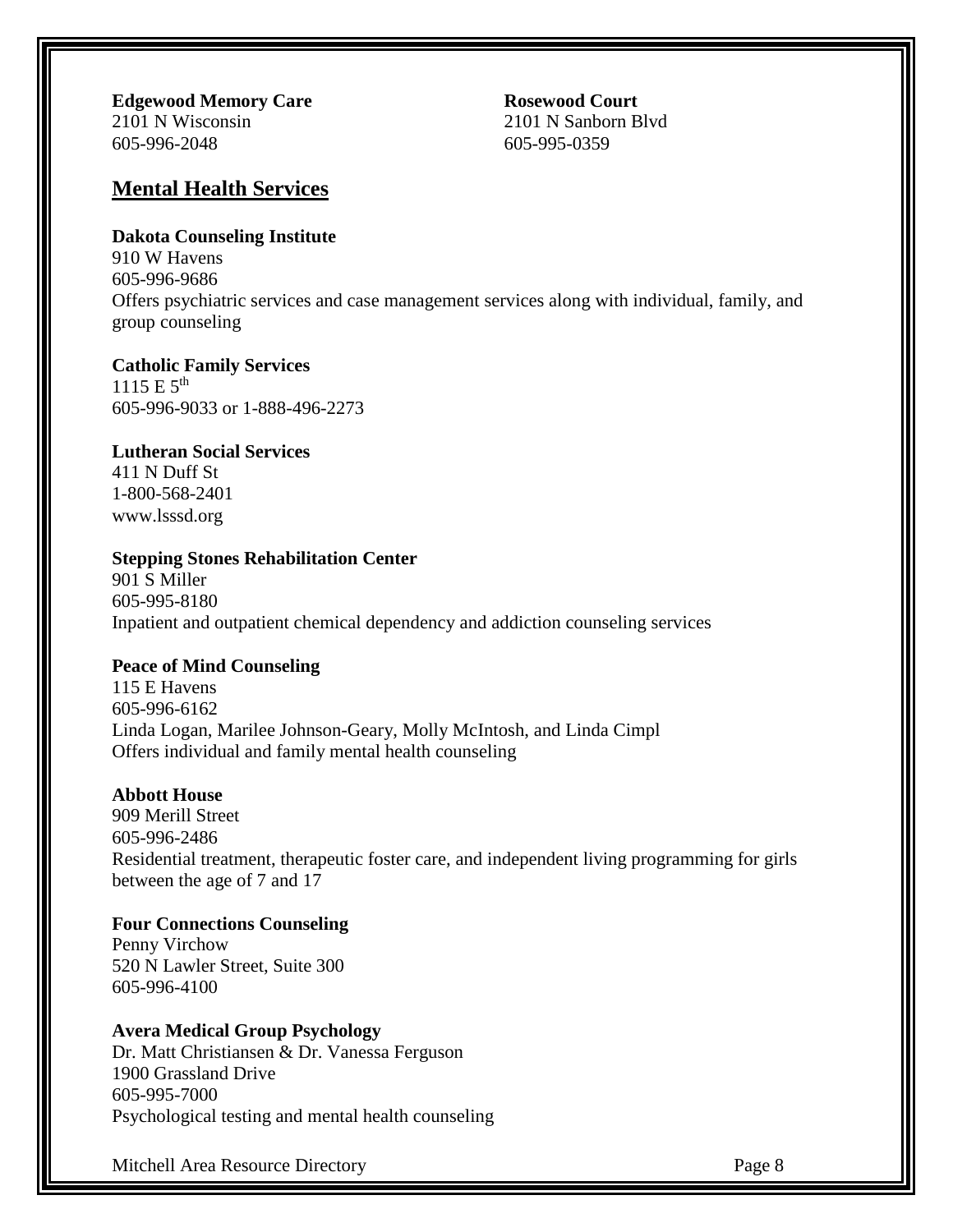**Sanford Health**

Penny Virchow 2100 Highland Way, Suite K 605-995-0400

**Engage Counseling & Consulting Services**  $115 \text{ A W } 15^{\text{th}}$  Avenue 605-996-7332

**Bethesda Christian Counseling** 1-800-463-4005

# **Pharmacies**

**Avera Grassland Pharmacy**  1900 Grassland Drive 605-995-5670

**Lewis Family Drug** 1507 N Main Street 605-292-1013 1305 W Havens 605-292-4000

**Walgreens** 901 S Burr Street 605-996-3179

**Walmart** 1101 E Spruce Street 605-995-6845

# **Churches**

**Assembly of God** 605-996-3853 1901 N Sanborn Blvd

**Cornerstone Baptist Church**  605-996-5860 728 S Minnesota St

**Grace Baptist Church** 605-996-2279 600 S Edmunds St

**Northridge Baptist Church** 605-996-4937 323 W 23rd Ave

**Holy Family Catholic Church** 605-996-3639 222 N Kimball St

**Holy Spirit Catholic Church** 605-996-7424 1401 W Cedar Ave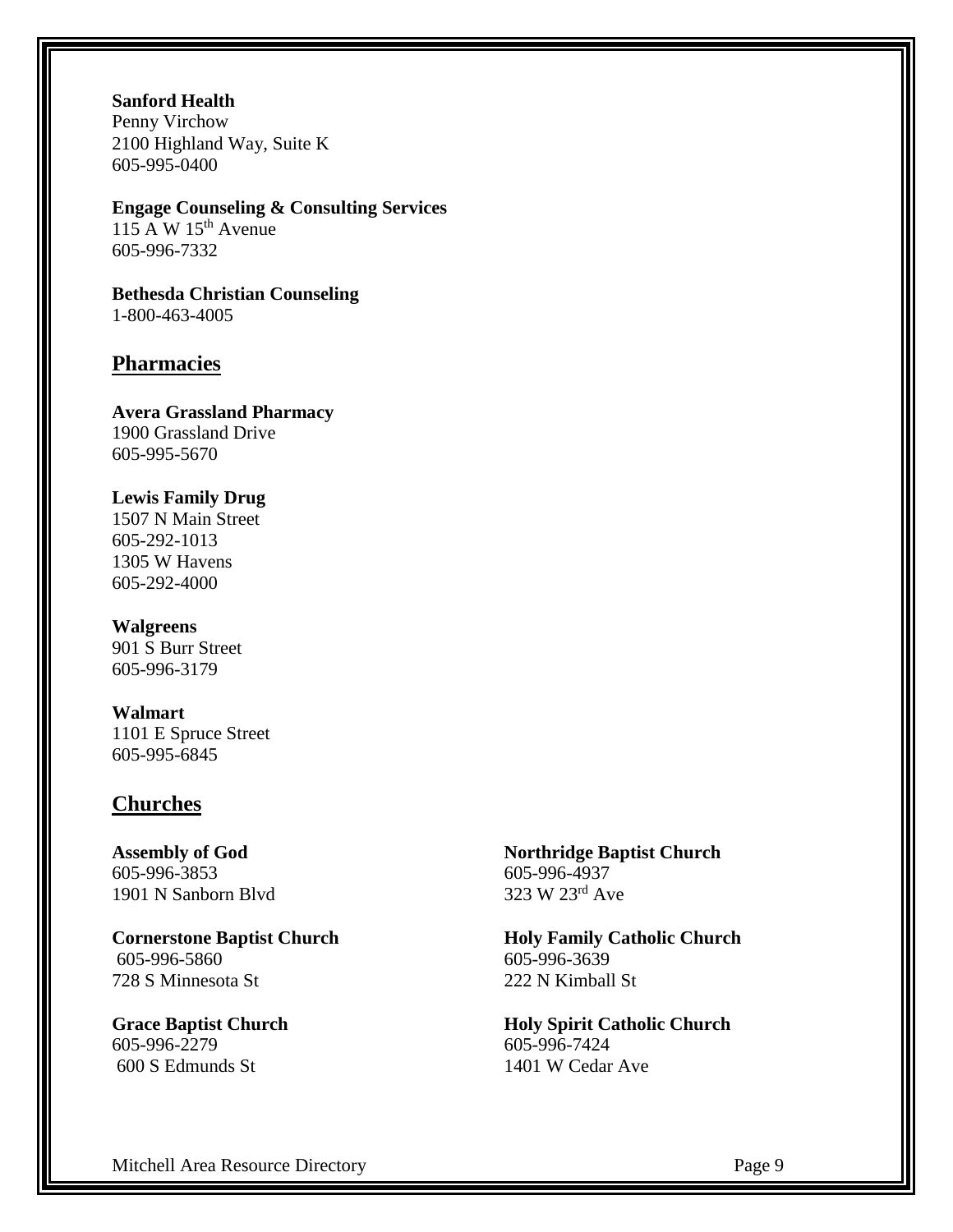**Church of Jesus Christ of Latter Day Saints** 605-996-3949 920 W Ash Ave

**St. Mary's Episcopal Church** 605-996-3025 214 W 3rd Ave **Faith Missionary Church** 605-996-0002  $1029 \text{ E } 6^{\text{th}}$  Ave

**Foursquare Church Family Christian Center** 605-996-8190 700 E 15th Ave

**Mitchell's Life Church** 605-996-8550 420 N Main St

**Jehovah's Witnesses** 605-996-7481 S Hwy 37

**Ascension Lutheran Church-WELS** 605-996-9123 521 W 23rd Ave

**First Lutheran Church- ELCA** 605-996-7706 411 N Duff St

**New Home Lutheran Church- ELCA** 605-996-8163 1023 S Minnesota St **Trinity Lutheran Church- ELCA** 605-996-5054 1400 E 2nd Ave

**Zion Lutheran Church-LCMS**  605-996-7530 620 E 3rd Ave

**First United Methodist Church** 605-996-7721 310 N Rowley St

**Fusion**  605-995-2920 1200 W University (DWU Sherman Center)

**Harvest Community Church of the Nazarene** 605-996-7386 1017 W Norway

**First Presbyterian Church** 605-996-3479  $500 E 5<sup>th</sup> Ave$ 

**First Reformed Church** 605-996-5449 516 W 14<sup>th</sup> Ave

**Grace Reformed Church** 605-996-2803 1021 S Davison St

**Salvation Army** 605-996-3964 724 N Sanborn Blvd

**Congregational Church United Church of Christ** 605-996-5104  $301 E 4<sup>th</sup>$  Ave

**Wesleyan Church** 605-996-8172

601 N Sanborn Blvd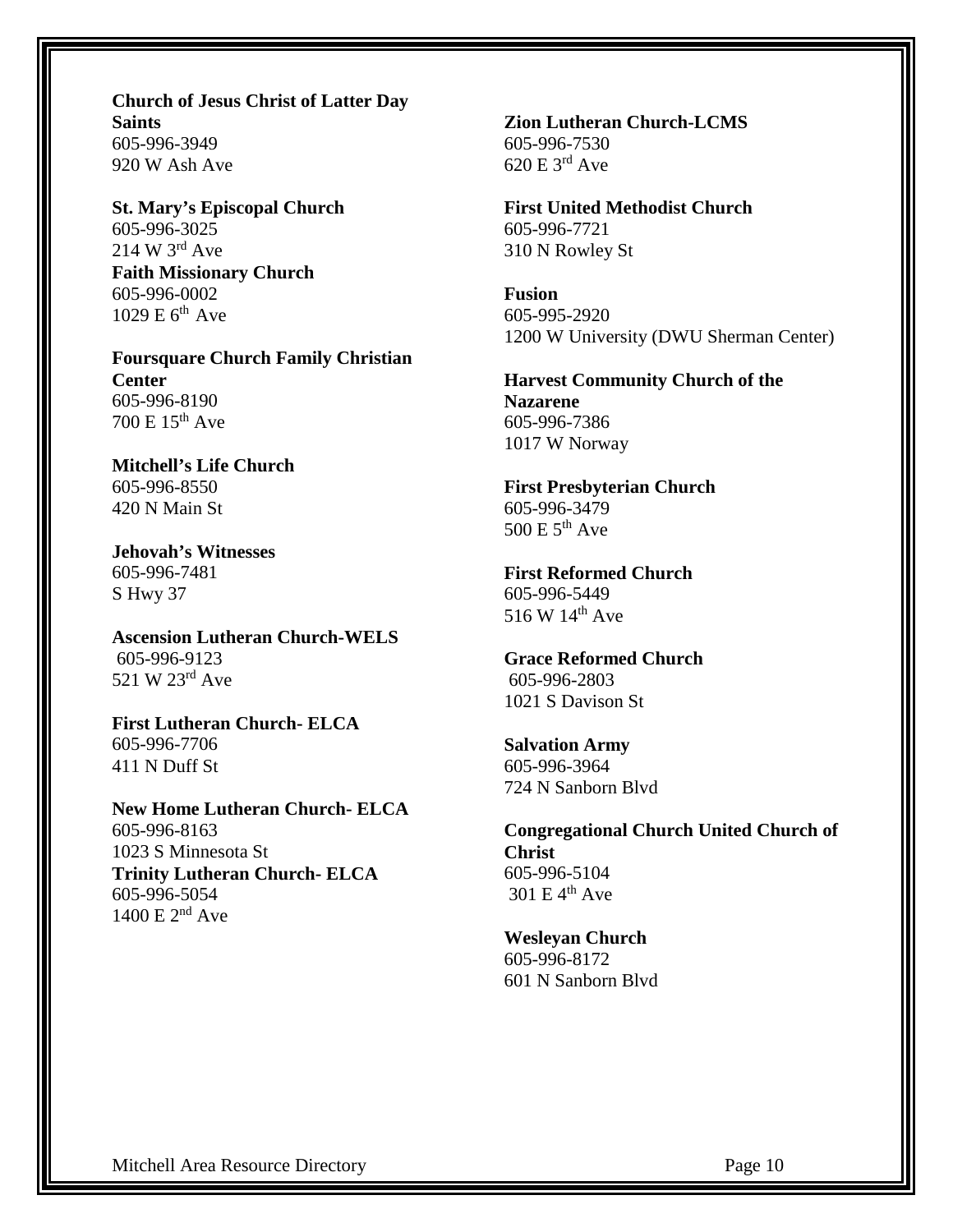# **Employment Services**

# **SD Department of Labor/ Experience Works/SD Career Center**

1321 N Main 605-995-8060 Job placement and training, adult education and GED testing

#### **Career Connections**

321 W 14<sup>th</sup> 605-996-9891 Helps people with disabilities obtain employment

# **Complete Career Center** 1315 W Havens

605-996-5554

**Cornerstone Career Learning Center** 1315 N Main 605-995-8927

# **Food Assistance/ Food Pantries**

# **Food Pantry**

 $212 \text{ W } 1^{\text{st}}$  Ave 605-990-3663 Mon & Fri 12-3pm, Tues 5-7pm, Wed/Sat 9am-12, closed Thursday Senior Box Program distributes food here

# **Love Feast-Methodist Church**

310 N Rowley 605-996-7721 Meals served twice a month on Thursdays

# **Salvation Army Food Pantry** 724 N Sanborn 605-996-3964 Emergency food needs and daily noon meal served Mon thru Fri

#### **Meals on Wheels** 605-995-5696

**Adult Nutrition Program** 300 W 1st 605-995-8441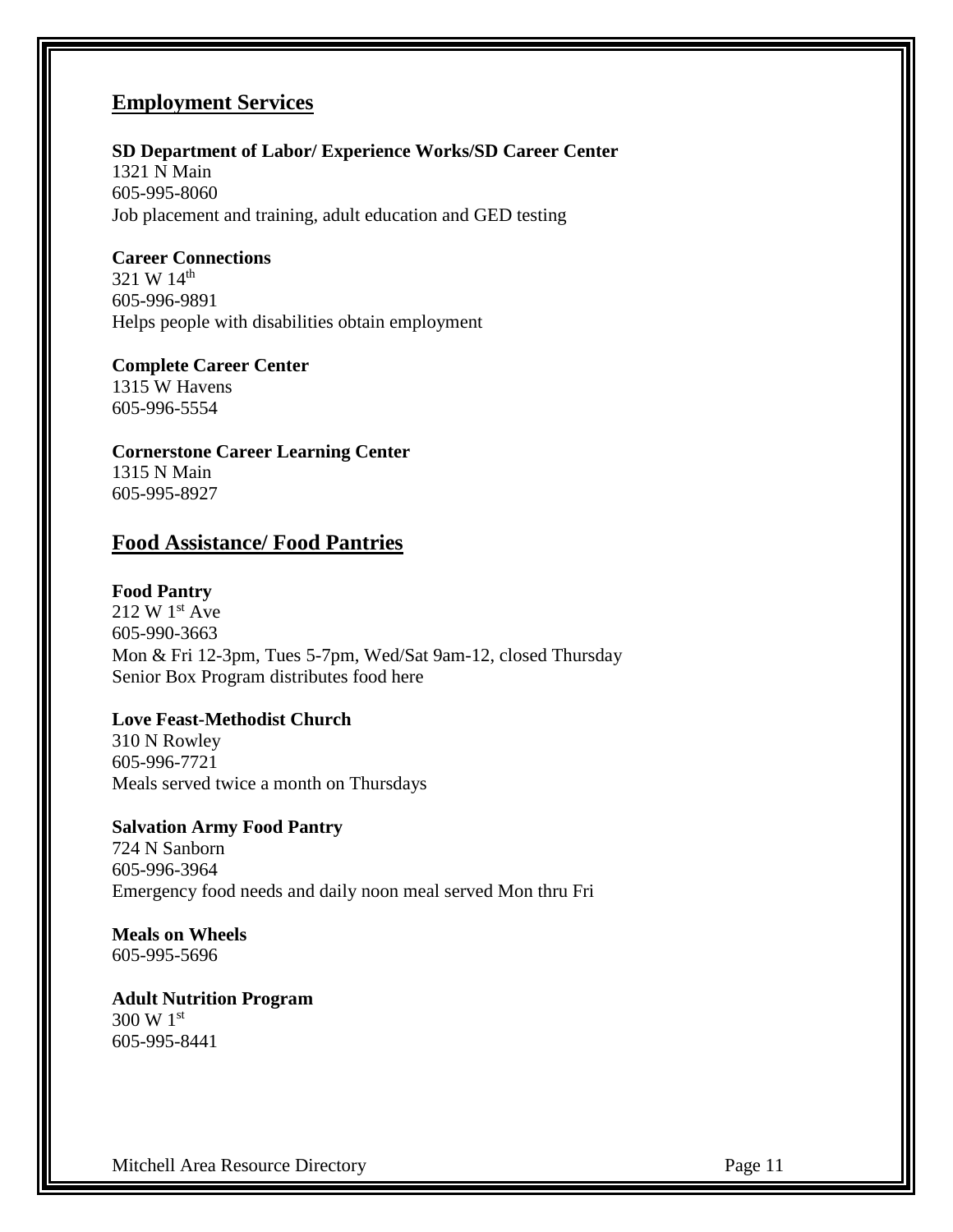**Mitchell Snack Pack Program** 605-995-2838 1200 W University Easy to prepare snacks for school age children

# **Clothing/Personal Care Assistance**

**Salvation Army Thrift Store** 724 N Sanborn 605-996-5140

# **Goodwill Store**

1311 W Havens 605-996-3640

**EmBe-Teddy Bear Treasures** 1420 N Main 605-996-4311 Designed for pregnant mothers to help with baby needs by attending prenatal visits

**Sunrise Thrift Store** 1307 N Main 605-933-1395

# **Helping Hand Pantry**

 $301 \text{ E } 4^{\text{th}}$  Avenue (United Church of Christ) 605-996-5104 Open Wednesday 10am-2pm and Saturday 1pm-4pm

# **Housing Assistance**

#### **Mitchell Housing Authority**  $200 \text{ E} 15^{\text{th}}$ 605-996-6811

#### **ROCS (Rural Office of Community Services)**

1307 N Main, #B 605-996-9626 One month rent, utilities, Garden Project, home weatherization and furnace repair

# **SD Housing Development Authority (East River)**

1-877-832-0163